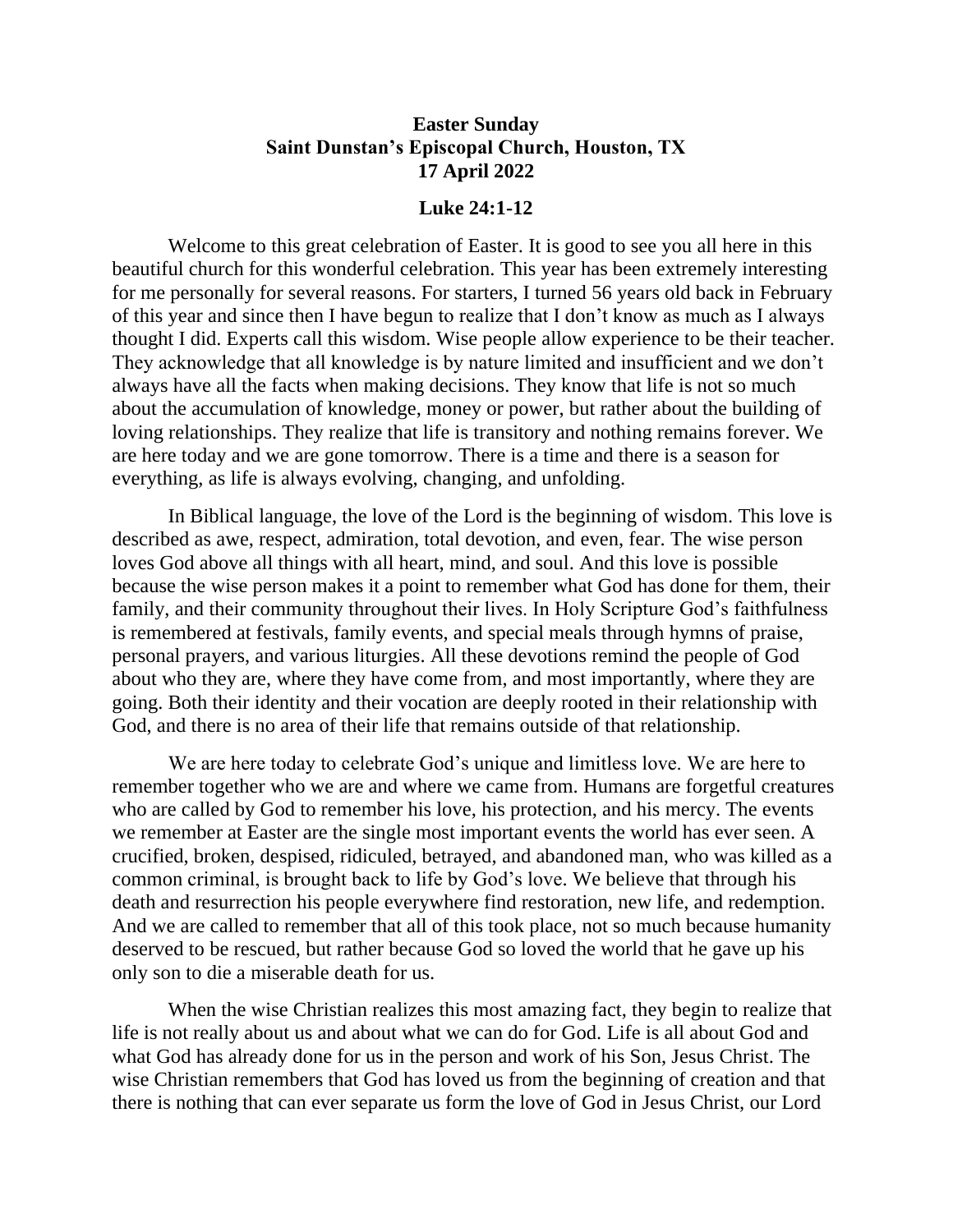and Savior. Knowing this allows the Christian the freedom to lay our sins, our guilt, and our shame at the foot of the cross of Jesus and to be truly free. Free from pain and anxiety. Free from regrets and resentments. Free from isolation and fear. Free from hopelessness and helplessness.

Today, we come together to remember a glorious morning when the women disciples found an empty tomb. "While they were perplexed about this, suddenly two men in dazzling clothes stood beside them. The women were terrified and bowed their faces to the ground, but the men said to them, 'Why do you look for the living among the dead? He is not here, but has risen.'" I often wonder if we Christians spend too much time looking for Jesus among the dead, and fail to realize that he is alive. He is among us. He walks with us, even though we fail to recognize him often. But he is very much alive and in our midst. We know this because the women found an empty tomb. The cross could not contain him, the tomb could no longer hold him, death could no longer limit him, hatred no longer had any power to mock and ridicule him. He rose victorious and in him we who are his will also rise victorious when our race on earth is done.

The empty tomb reminds us that we are not alone in the universe. God has always been with us and will always be with us. He is on the side of humanity because he shares in our humanity, and he is not appalled by our brokenness. He is not repelled by our insecurities, he doesn't leave us in our pain even when we betray him and deny him. The empty tomb reminds us that death is not our ultimate destination and the end of the journey. We are eternity-bound. Our ultimate destiny lies beyond the River Jordan, in a place where God reigns supreme, and where his radiance fills the entire universe with love and peace. The empty tomb reminds us that pain has been conquered and that we will one day be with God in a place where suffering, tears, and pain have been vanquished for eternity, a place where death no longer has any dominion over us. The empty tomb reminds us that death has been swallowed up by life and it no longer has any power to terrify us and fill us with anxiety.

My friends we are here today because we need to remember that beauty and love will ultimately win the day. God will ultimately win the day and all the arrogance, sin, corruption, and hatred of the world will be defeated by the one who was able to defeat death. We need to remember that despotism and tyranny will one day be defeated. Tyrants are here just for a season, but soon enough they will be swallowed up by history to be forgotten soon enough. Only Christ lives forever. In him we are victorious, and there is nothing anywhere, that has any power to enslave us forever. We all have seen the dehumanizing actions of cruel tyrants these last few months. And it is easy to become overwhelmed and filled with anxiety. We see evil advancing and we forget that tyranny will never win the day. We are here, sitting on the same pews where many of those who came before us sat, to hear the same message of salvation that gave them hope, during their own times of darkness and tyranny. They sat here to pray for the victims of tyrants whose names we no longer remember. They were here to pray for peace during the dark times of their lives. And today we join them as we too pray for peace. We gather here in